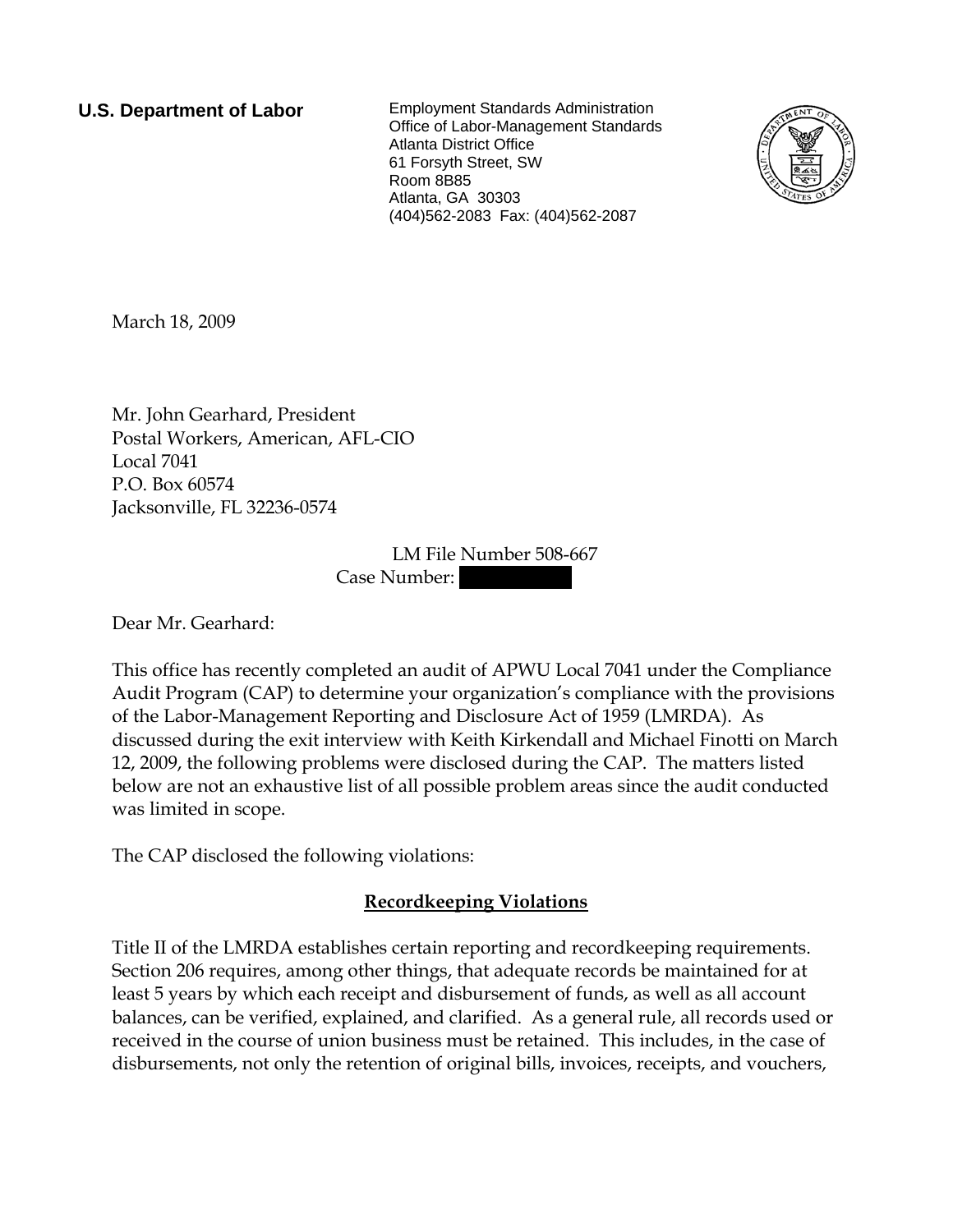Mr. John Gearhard March 18, 2009 Page 4 of 4

but also adequate additional documentation, if necessary, showing the nature of the union business requiring the disbursement, the goods or services received, and the identity of the recipient(s) of the goods or services. In most instances, this documentation requirement can be satisfied with a sufficiently descriptive expense receipt or invoice. If an expense receipt is not sufficiently descriptive, a note can be written on it providing the additional information. An exception may be made only in those cases where 1) other equally descriptive documentation has been maintained, and 2) there is evidence of actual oversight and control over disbursements.

The audit of APWU Local 7041's 2007 records revealed the following recordkeeping violation:

Credit Card Expenses

APWU Local 7041 did not retain adequate documentation for credit card expenses incurred by Secretary William Pugh and President John Gearhard totaling at least \$1,290. For example, Secretary Pugh failed to document the business purpose and the names of the individuals who were in attendance for meal purchases. Also, he failed to provide two receipts for credit card purchases in the amount of \$250. President Gearhard failed to obtain a receipt for payment for the union's copier services charged to the union's credit card in the amount of \$495.

As previously noted above, labor organizations must retain original receipts, bills, and vouchers for all disbursements. The president and treasurer (or corresponding principal officers) of your union, who are required to sign your union's LM report, are responsible for properly maintaining union records.

Union officers and employees failed to maintain adequate documentation for expenses charged to union credit cards that were directly paid by the union. The date, amount, and business purpose of every expense must be recorded on at least one union record. In addition, the names of individuals present for meal expenses and the locations where meal expenses were incurred must be recorded

Based on your assurance that Local 7041 will retain adequate documentation in the future, OLMS will take no further enforcement action at this time regarding the above violation.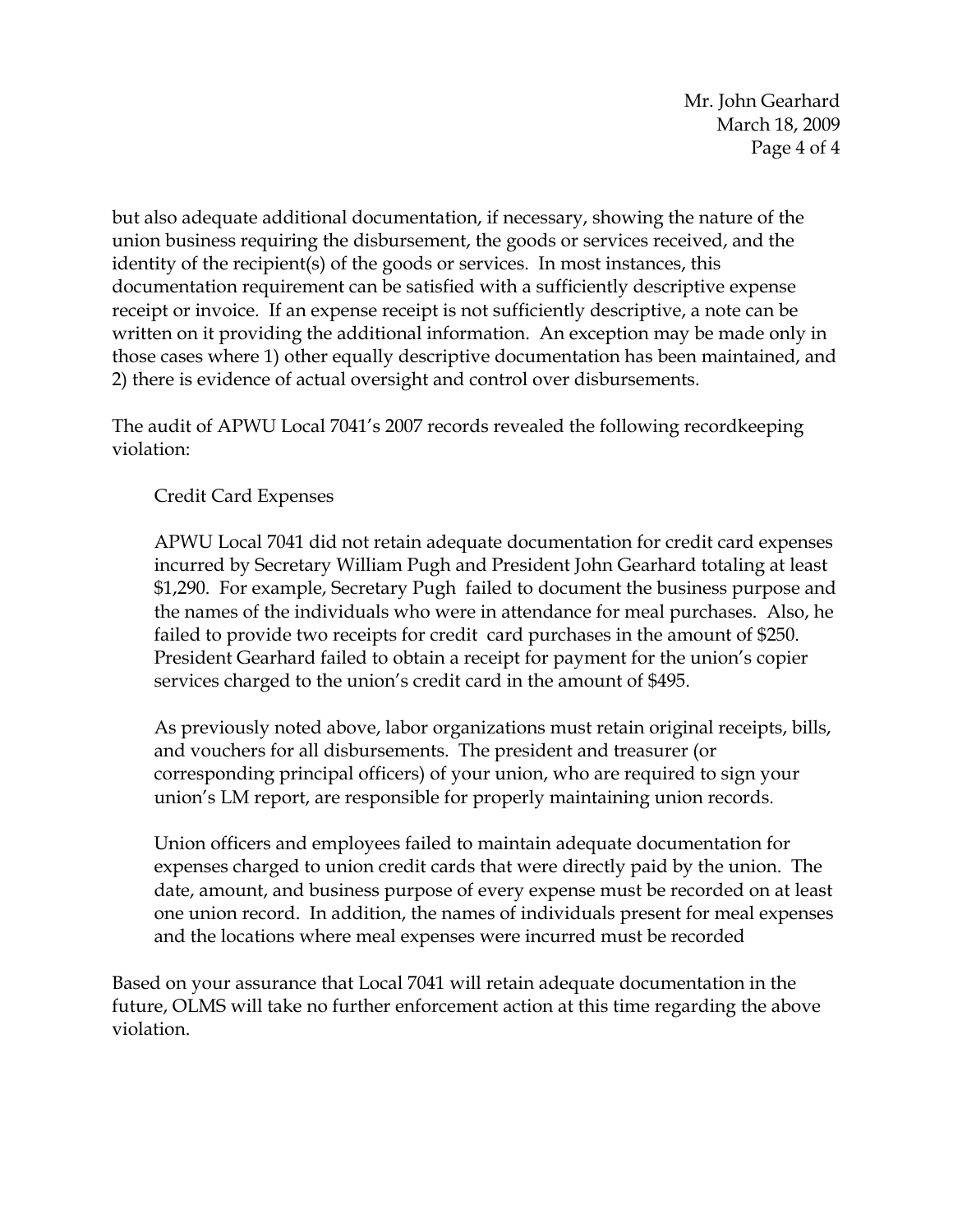Mr. John Gearhard August 18, 2010 Page 3 of 4

## **Reporting Violations**

The CAP disclosed a violation of LMRDA Section 201(b), which requires labor organizations to file annual financial reports accurately disclosing their financial condition and operations. The Labor Organization Annual Report Form LM-3 filed by Local 323 for fiscal year ending December 31, 2007, was deficient in the following areas:

1. Lost Wages

APWU Local 7041 failed to include gross payments for lost wages to officers in Item 24 (All Officers and Disbursements to Officers). Such payments were erroneously omitted in the LM-3 report for the fiscal year ending 2007. Union officers failed to report payments for lost wage claims in the amount of \$471.

2. Failure to File Constitution and Bylaws

The audit disclosed a violation of LMRDA Section 201(a), which requires that a union submit a copy of its revised constitution and bylaws with its LM report when it makes changes to its constitution or bylaws. APWU Local 7041 amended its constitution and bylaws in September 2007, but did not file a copy with its LM report for that year.

APWU Local 7041 has now filed its constitution and bylaws.

I am not requiring that APWU Local 7041 file an amended LM report for 2007 to correct the deficient item, but as agreed, APWU Local 7041 will properly report any deficient items on all future reports filed with this agency.

## Other Issue

Personal use of Credit Card

The audit revealed that APWU Local 7041 permitted an officer to use the union credit card to pay for personal expenses. Although the officer promptly repaid Local \$332.78 for the personal expenses charged, OLMS does not recommend policies that allow personnel to make personal purchases with union credit cards because this may lead to misuse of union funds.